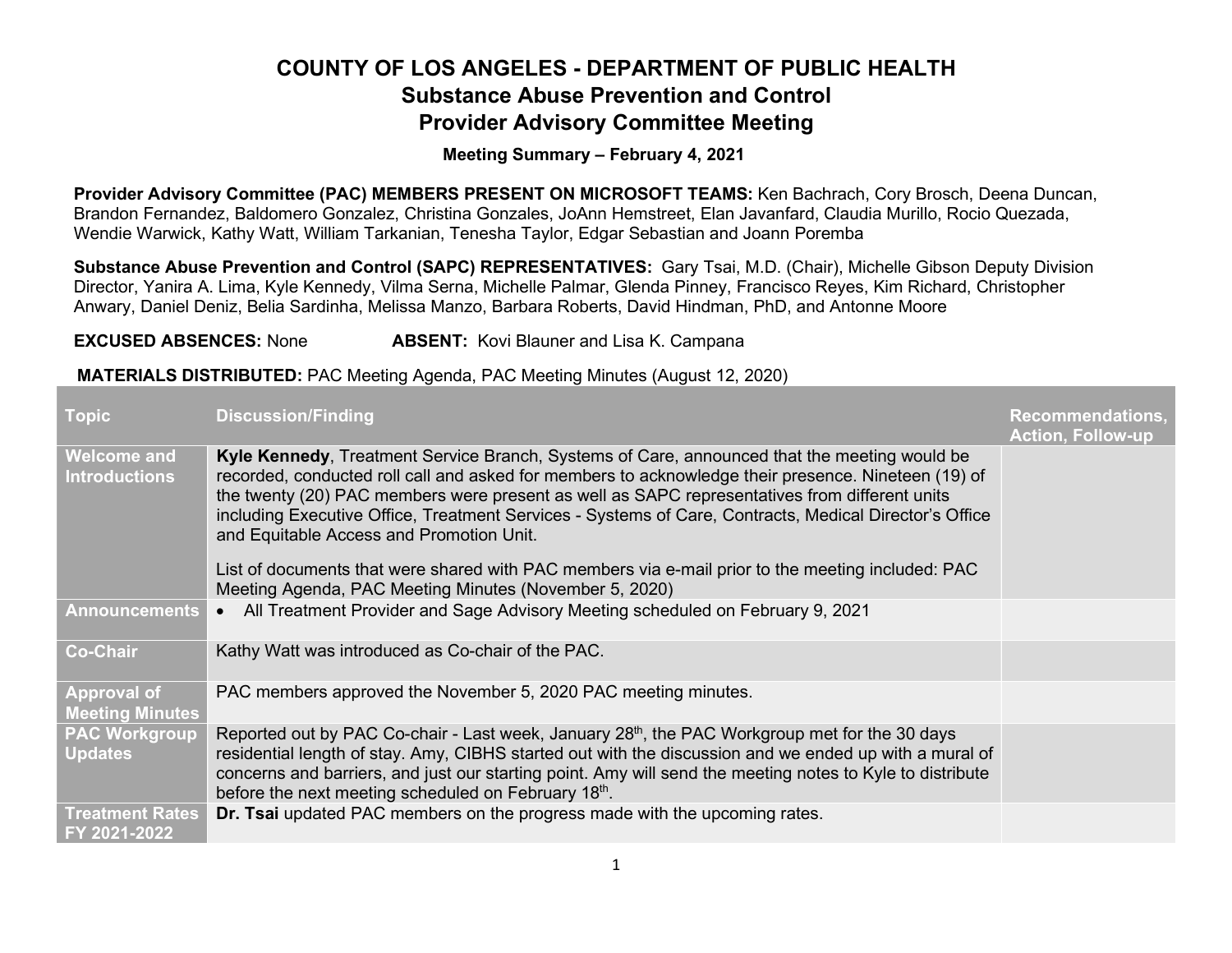| <b>Topic</b> | <b>Discussion/Finding</b>                                                                                                                                                                                                                                                                                                                                                                                                                                                                                                                                                                                                                                                                                                                                                                                                                                                                                                                                                                                                                                                                                                                                                                                                                                                                                                                                                                                                                                                                                                                                                                                                                                                                                                                                                                                                                                                                                                                                                                                                                                                                   | <b>Recommendations,</b><br><b>Action, Follow-up</b> |
|--------------|---------------------------------------------------------------------------------------------------------------------------------------------------------------------------------------------------------------------------------------------------------------------------------------------------------------------------------------------------------------------------------------------------------------------------------------------------------------------------------------------------------------------------------------------------------------------------------------------------------------------------------------------------------------------------------------------------------------------------------------------------------------------------------------------------------------------------------------------------------------------------------------------------------------------------------------------------------------------------------------------------------------------------------------------------------------------------------------------------------------------------------------------------------------------------------------------------------------------------------------------------------------------------------------------------------------------------------------------------------------------------------------------------------------------------------------------------------------------------------------------------------------------------------------------------------------------------------------------------------------------------------------------------------------------------------------------------------------------------------------------------------------------------------------------------------------------------------------------------------------------------------------------------------------------------------------------------------------------------------------------------------------------------------------------------------------------------------------------|-----------------------------------------------------|
|              | SAPC is working with an actuarial firm to perform fiscal analyses every year that consider the fair<br>market rates of providers costs as their available utilization, as well as required local contributions<br>to cover the treatment costs of our services.<br>We submit rates to DHCS for review and approval every year and expect DHCS to approve our<br>rates by sometime in mid to late spring.<br>SAPC is returning to a standard base rate model for services and thus is removing staff modifiers<br>but continuing youth and perinatal population modifiers. Base rates are increasing this upcoming<br>fiscal year which includes an increase by 2.3% as part of the "Medicare Market Basket Inflator."<br>There is notable increase on the outpatient, intensive outpatient, and recovery support services.<br>$\bullet$<br>There are some moderate increases on the residential side in terms of standard base rates.<br>SAPC plans on removing the staff modifier for all levels of care. Some of those reasons, relate to<br>$\bullet$<br>the fact that this was always intended to be a short term. 1.) it was intended to be incentive. 2.) is<br>intended to be short term to try to increase the number of certified counselors as well as LPHAs, in<br>our system.<br>The continuation of this was dependent of us getting data related to billing from residential settings<br>$\bullet$<br>to help inform the rate and if we're achieving the goal of this staff modifier. When we looked at the<br>data that is available, it did not indicate significant changes in hiring because of the modifier. This<br>suggests that we likely set the benchmark a bit too low if all/most providers meet an incentive. We<br>also didn't have very many residential providers consistently submitting the \$0 billing data.<br>When we look at the six regional counties in Southern California, our residential rates are still the<br>second highest. Michelle is going over this on Tuesday meeting, but we did want to also provide a<br>preview for our PAC members. |                                                     |
|              | Daniel indicated that Contracts are not going to increase but will continue to do the ongoing utilization<br>review and notify providers when they hit a certain threshold. Providers should be doing the same so<br>that we can identify the need for any augmentations.                                                                                                                                                                                                                                                                                                                                                                                                                                                                                                                                                                                                                                                                                                                                                                                                                                                                                                                                                                                                                                                                                                                                                                                                                                                                                                                                                                                                                                                                                                                                                                                                                                                                                                                                                                                                                   |                                                     |
|              | Dr. Tsai indicated that the providers are obviously impacted by our finances. SAPC's revenues hasn't<br>changed from pre ODS to post ODS. Therefore, the goal of DMC-ODS from the very outset was to<br>better invest in SUD treatment systems and support the expansion of services for more people. We<br>are going to be engaging folks from across the county about the need for us identify additional<br>revenue sources to support these services because with the expansion of services also comes an<br>expansion of the local match. It is not like something's medical coverage, is 100% medical covered.<br>The County must cover 10 to 50% of those services through the local match requirement, and also<br>that's not even counting the services that are not covered, such as, room and board and then recovery<br>bridge housing etc.                                                                                                                                                                                                                                                                                                                                                                                                                                                                                                                                                                                                                                                                                                                                                                                                                                                                                                                                                                                                                                                                                                                                                                                                                                     |                                                     |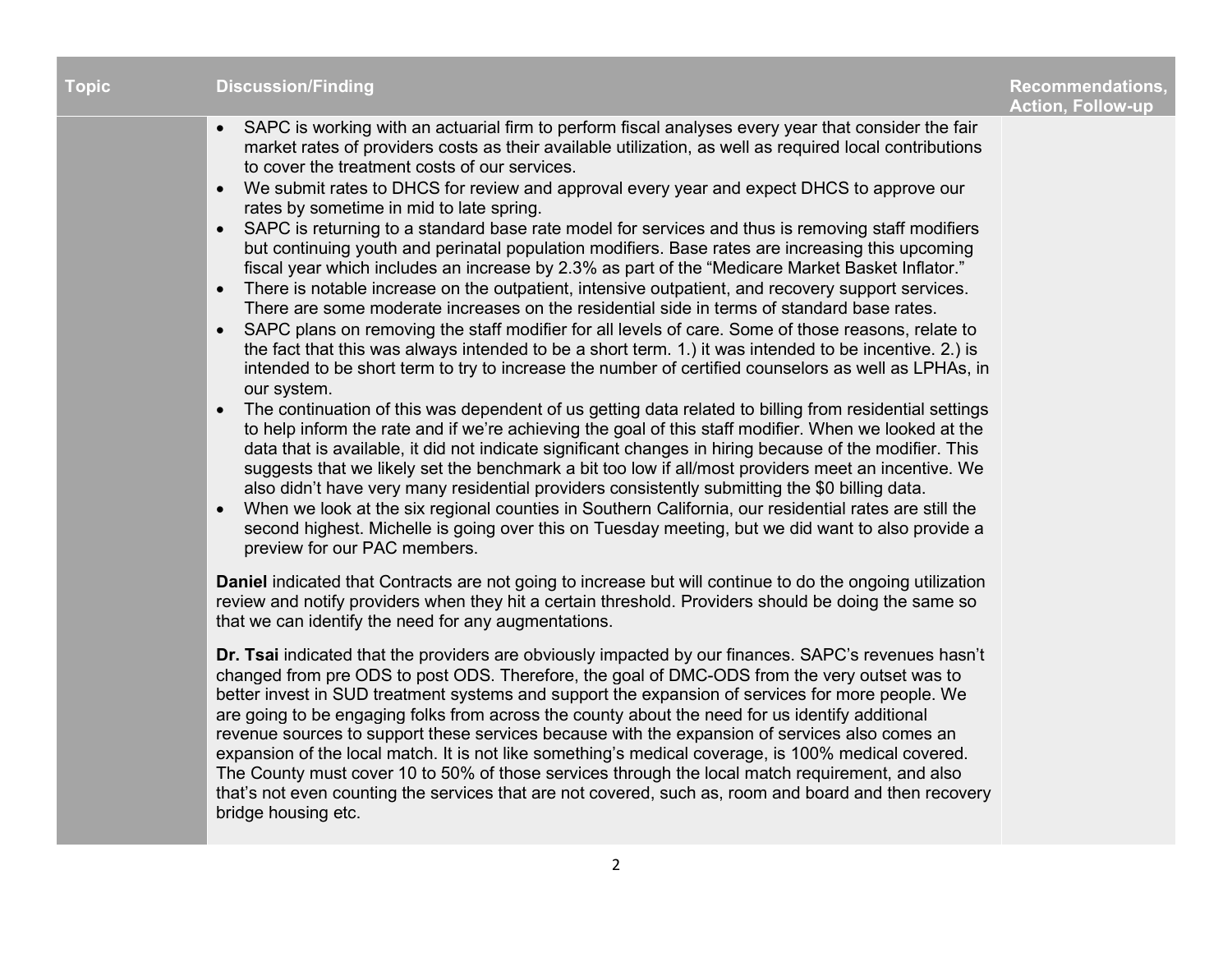| <b>Topic</b>         | <b>Discussion/Finding</b>                                                                                                                                                                                                                                                                                                                                                                                                                                                                                                                                                                                                                                                                                                                                                                                                                                                                                                                                                                                                                                                                                                                                                                                                                                                                                                                                                                                                                                                                                                                                                                                                                                                                                                                                                                                                                                                                                                                                                                                                                                                                                                                                                                                                                                                                                                                                                                                                                                             | <b>Recommendations,</b><br><b>Action, Follow-up</b> |
|----------------------|-----------------------------------------------------------------------------------------------------------------------------------------------------------------------------------------------------------------------------------------------------------------------------------------------------------------------------------------------------------------------------------------------------------------------------------------------------------------------------------------------------------------------------------------------------------------------------------------------------------------------------------------------------------------------------------------------------------------------------------------------------------------------------------------------------------------------------------------------------------------------------------------------------------------------------------------------------------------------------------------------------------------------------------------------------------------------------------------------------------------------------------------------------------------------------------------------------------------------------------------------------------------------------------------------------------------------------------------------------------------------------------------------------------------------------------------------------------------------------------------------------------------------------------------------------------------------------------------------------------------------------------------------------------------------------------------------------------------------------------------------------------------------------------------------------------------------------------------------------------------------------------------------------------------------------------------------------------------------------------------------------------------------------------------------------------------------------------------------------------------------------------------------------------------------------------------------------------------------------------------------------------------------------------------------------------------------------------------------------------------------------------------------------------------------------------------------------------------------|-----------------------------------------------------|
|                      | Michelle Gibson confirmed the rates will be available within the upcoming fiscal year. SAPC will<br>share as soon as we hear from DHCS. SAPC just submitted our rates just before the February 1 <sup>st</sup> due<br>date. We wanted to make sure we had an opportunity to have a conversation with the State rather<br>than just kind of releasing everything right now. We did submit early with the hopes that put us sooner<br>in line, so we do expect to hear from a final perspective, hopefully in a month or two if all goes well.                                                                                                                                                                                                                                                                                                                                                                                                                                                                                                                                                                                                                                                                                                                                                                                                                                                                                                                                                                                                                                                                                                                                                                                                                                                                                                                                                                                                                                                                                                                                                                                                                                                                                                                                                                                                                                                                                                                          |                                                     |
|                      | Ms. Gibson, Claim is back on and SAPC expects the reimbursement structure for the counties to<br>change effective in July of 2022. She suggested future discussions regarding broader fiscal reform<br>happening at the state and local level.                                                                                                                                                                                                                                                                                                                                                                                                                                                                                                                                                                                                                                                                                                                                                                                                                                                                                                                                                                                                                                                                                                                                                                                                                                                                                                                                                                                                                                                                                                                                                                                                                                                                                                                                                                                                                                                                                                                                                                                                                                                                                                                                                                                                                        |                                                     |
| <b>CalAIM update</b> | <b>Dr. Tsai</b> agreed to discuss CalAIM in future meetings, and provided the following updates:<br>The State indicated that they are planning on launching CalAIM by January 2022. They're also<br>$\bullet$<br>planning on implementing payment reform by July 2022.<br>There is a plan to move away from cost-based reimbursement which on SAPC's side and our<br>providers on your side have been up operating in that space for a long time and it's familiar and it's<br>comfortable. In the move to advance our broader health and social services through CalAIM, there<br>is a movement towards more value-based reimbursements. This is going to be a journey for all of<br>us and something that we're going to be figuring out together and we will want to have discussions<br>around how those eventual rates are structured , given that it's a completely different game when<br>we move away from cost because then it's about the balance between making sure that our<br>services can cover the quality of services that we want to offer while also making sure that they're<br>conducive to overall system success and sustainability.<br>I also want to highlight that we are strong advocates for our specialty SUD Systems. Hopefully,<br>$\bullet$<br>you see that reflected in not just our conversations, but also our rates. But CalAIM is something<br>that will be taking away hours of sleep from all of us certainly on the SAPC side for some time.<br>Claudia Murillo suggested to have training on value-based reimbursement, outcomes based, how to<br>gather the data, how to start capturing the benchmarks. These training will give a better understanding<br>of what that model looks like so we can brace ourselves and be prepared.<br>Dr. Tsai/Ms. Gibson agrees there will need to dissemination trainings. Kyle and Yanira could probably<br>reach out to SAPC staff who are coordinating that and start putting ideas together. If you have ideas,<br>feel free to share it.<br>Dr. Tsai, I'm not imagining that CalAIM would result in significant changes on the prevention side. One<br>thing that the State is considering is something that we had from the beginning of ODS, which was<br>ASAM level 0.5 and bringing that back. If you recall the State had taken that away from us in the past,<br>but they're interested in bringing it back. I raise that in your reference to prevention just because there |                                                     |
|                      | 3                                                                                                                                                                                                                                                                                                                                                                                                                                                                                                                                                                                                                                                                                                                                                                                                                                                                                                                                                                                                                                                                                                                                                                                                                                                                                                                                                                                                                                                                                                                                                                                                                                                                                                                                                                                                                                                                                                                                                                                                                                                                                                                                                                                                                                                                                                                                                                                                                                                                     |                                                     |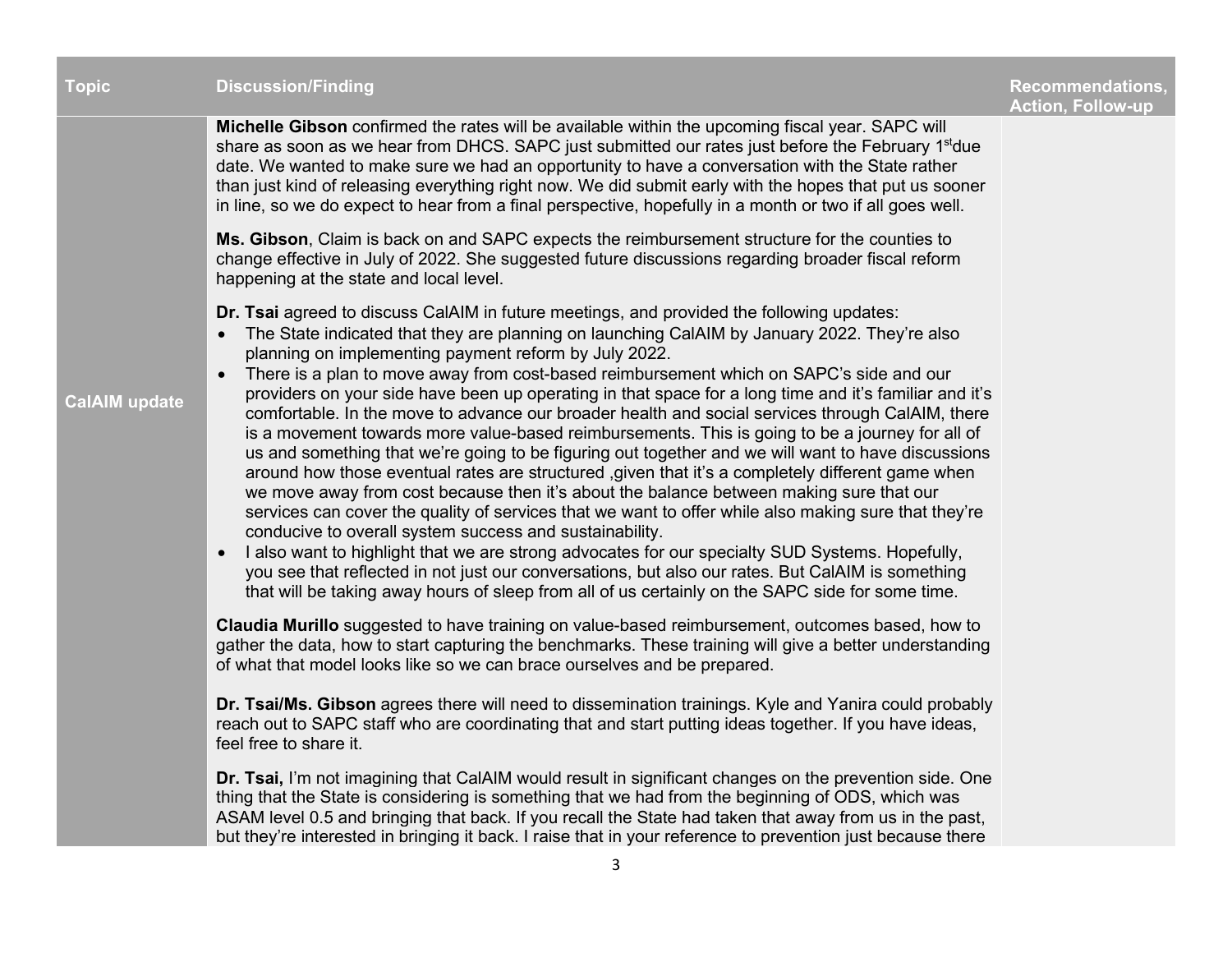| <b>Topic</b>                             | <b>Discussion/Finding</b>                                                                                                                                                                                                                                                                                                                                                                                                                                                                                                                                                                                                                                                                                                                                                                                                                                                                                                                                                                                         | <b>Recommendations,</b><br><b>Action, Follow-up</b> |
|------------------------------------------|-------------------------------------------------------------------------------------------------------------------------------------------------------------------------------------------------------------------------------------------------------------------------------------------------------------------------------------------------------------------------------------------------------------------------------------------------------------------------------------------------------------------------------------------------------------------------------------------------------------------------------------------------------------------------------------------------------------------------------------------------------------------------------------------------------------------------------------------------------------------------------------------------------------------------------------------------------------------------------------------------------------------|-----------------------------------------------------|
|                                          | is that interface, in terms of that early intervention, between prevention and treatment, there's there<br>space that I think we need to be operating in, so that we can minimize people who need treatment to<br>the extent that we can.                                                                                                                                                                                                                                                                                                                                                                                                                                                                                                                                                                                                                                                                                                                                                                         |                                                     |
|                                          | Kathy Watt, it occurs to me that like what might be helpful as we start rolling out this stuff is that it<br>appears a new language is going to come for all of us. Definitions for the words tied to the work might<br>be helpful. What does value based mean in this context? I think if we're all on that page about new<br>concepts, the definitions, we probably would save ourselves some time.                                                                                                                                                                                                                                                                                                                                                                                                                                                                                                                                                                                                             |                                                     |
|                                          | Dr. Tsai agrees with the suggestion. We do plan on providing as much information, starting off with a<br>101 training. That's what I'm hearing from Kathy's comments. Starting off with a 101, before we get<br>into some of the weightier discussions around the changes with CalAIM and payment reform, etc. To<br>be transparent, there's a fair bit of learning that SAPC is going to have to do around CalAIM given that<br>there aren't available details at the State yet. So, the first thing that we're going to have do is really<br>educate ourselves so that then we can figure out the best way to communicate and work with our<br>network to get everyone up on the same page. Right now, we don't have enough details to be able<br>discuss some of these necessary elements. At the same time, because of the magnitude of change,<br>we feel the need to raise it with our network so that you at least know, because you're already hearing<br>about CalAIM so that you know that we're on it. |                                                     |
| <b>Prevention</b><br><b>Member Items</b> | Stephanie Chen, Chief of Community of Youth Engagement at SAPC, presented an update on<br>DHCS' Prevention strategic plan for 2020-2025. Prevention services using logic model, on annual five<br>deliverables and other benchmarks. The four priorities are alcohol use, marijuana use,<br>methamphetamine use, and prescription drug misuse and all counties in California are required to use.<br>These priorities basically drive our efforts in community prevention services, and we work toward<br>community impact and cost-effective solutions. These goals drive our concepts within prevention, and<br>ideally provide evidence based and community-based programs to the community at large. Prevention<br>services will continue their coalition building efforts, policy advocacy efforts, and interventions to our<br>youth, young adult and parent populations. Ms. Chen provided an overview on the follow prevention<br>programs/projects:                                                      |                                                     |
|                                          | SAPC Block grant fund county wide media campaigns where we utilize formative research through<br>$\bullet$<br>a medical vendor and firm. SAPC produced messaging through TV, billboards, radio, and digital<br>media. SAPC launched their first media Meth campaign in February 2020. SAPC has some<br>preliminary findings of those exposed to the campaign. The people who were exposed to the<br>campaign were up to 13 times more likely to display outcomes such as being concerned about<br>meth in our community and talking with others about the risks and dangers of meth, using meth<br>fewer days in the past month, and considering to quit meth use in the next 30 days. One of the                                                                                                                                                                                                                                                                                                                 |                                                     |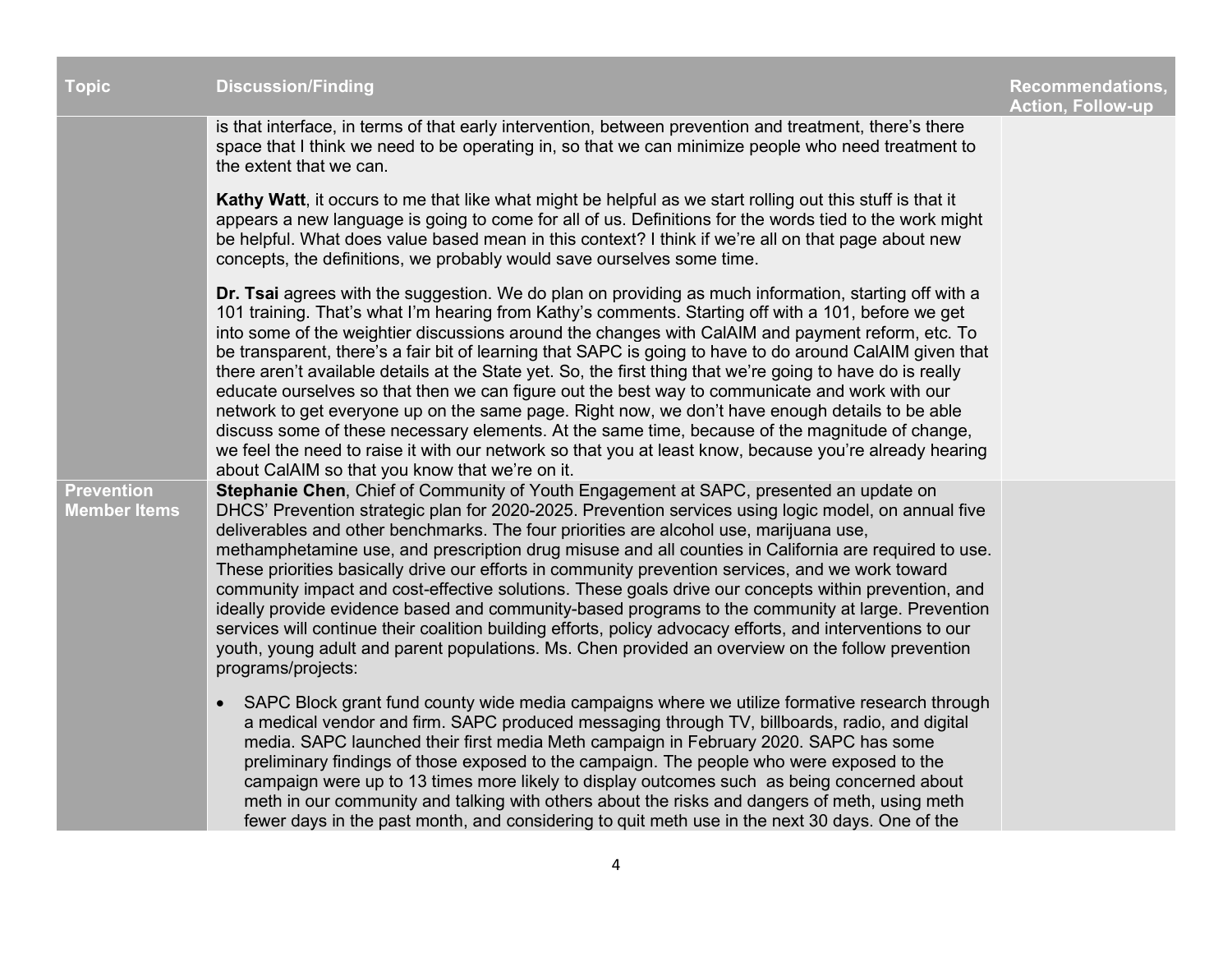| <b>Topic</b>                      | <b>Discussion/Finding</b>                                                                                                                                                                                                                                                                                                                                                                                                                                                                                                                                                                                                                                                                                                                                                                                                                                                                                                                                                                                                                                                                                                                                                                                                                                                                                                                                                                                                                                                                                                                                                                                                                                                                                                                                                                                                                                                                                                                                                                                                                                                                                                                                                                                                                                                                                                                                                                                                                                  | <b>Recommendations,</b><br><b>Action, Follow-up</b> |
|-----------------------------------|------------------------------------------------------------------------------------------------------------------------------------------------------------------------------------------------------------------------------------------------------------------------------------------------------------------------------------------------------------------------------------------------------------------------------------------------------------------------------------------------------------------------------------------------------------------------------------------------------------------------------------------------------------------------------------------------------------------------------------------------------------------------------------------------------------------------------------------------------------------------------------------------------------------------------------------------------------------------------------------------------------------------------------------------------------------------------------------------------------------------------------------------------------------------------------------------------------------------------------------------------------------------------------------------------------------------------------------------------------------------------------------------------------------------------------------------------------------------------------------------------------------------------------------------------------------------------------------------------------------------------------------------------------------------------------------------------------------------------------------------------------------------------------------------------------------------------------------------------------------------------------------------------------------------------------------------------------------------------------------------------------------------------------------------------------------------------------------------------------------------------------------------------------------------------------------------------------------------------------------------------------------------------------------------------------------------------------------------------------------------------------------------------------------------------------------------------------|-----------------------------------------------------|
|                                   | videos that won awards recently at the first annual healthcare digital marketing award with the<br>video link at methfreelacounty.org. There will be a second Meth campaign this June.<br>SAPC started a Methamphetamine Task Force. This prevention committee met yesterday for the<br>$\bullet$<br>first time. The goals are to review the data around Meth use and LA County and utilize our<br>community members and to invite them to the table, to better understand what types of strategies<br>and policy advocacy efforts we can look at.<br>SAPC launched "take back day" in October of last year. We were able to host safe disposal<br>$\bullet$<br>collection sites and collect a lot of prescription drug waste. The DEA posted a national record<br>collection of nearly 1 million pounds and it's been 10 years despite COVID-19 limitations and<br>restrictions. If you're interested, SAPC will continue to have these take back events. It is a way to<br>build community and to encourage individuals to participate in safe disposal methods.<br>Recently, SAPC partnered with Department of Parks and Recreation to develop a Social Places<br>$\bullet$<br>and Opportunities for Teens (Our SPOT) Program. It provides opportunities for positive youth<br>development for young leader in vulnerable communities in certain parks, owned or ran by Parks<br>and Recreation. There are SAPC activities, health and fitness, career pathway expiration, field trip,<br>college tours, life skills, and leadership opportunities. All of which are "Drug Free" and promote a<br>healthy environment and prevention.<br>SAPC funded the Charles University Pathways to Health Program. It is an existing program where<br>$\bullet$<br>SAPC partnered with DMH and South LA university to provide mentoring and internship<br>components for 40 high school students. SAPC incorporated substance use prevention<br>programming, curriculum and academic support.<br>SAPC funded county libraries for My Brother's Keeper program. This is also an existing program<br>$\bullet$<br>that focuses on young boys of color. There are five peer advocates co-located at libraries in each<br>district. They engage the community, provide strong trust, and relationship building with youth and<br>families. SAPC is looking for innovative ways to utilize prevention programming to encourage<br>reach and hopefully community impact. |                                                     |
|                                   | Dr. Tsai added that SAPC has a broader Meth Task Force and within that, there's a Meth Prevention<br>Committee and a Meth Treatment Committee. Some of the agencies are represented. The Meth<br>Prevention Committee is led by Dr. Lello Tesema and Rangell Oruga from SAPC. The Meth Treatment<br>Committee is led by Dr. Keith Hermanstyne from SAPC. If you're interested, please reach out directly<br>to Dr. Hermanstyne or Dr. Tesema and Rangel depending on your area of interest.                                                                                                                                                                                                                                                                                                                                                                                                                                                                                                                                                                                                                                                                                                                                                                                                                                                                                                                                                                                                                                                                                                                                                                                                                                                                                                                                                                                                                                                                                                                                                                                                                                                                                                                                                                                                                                                                                                                                                                |                                                     |
| <b>PAC Member</b><br><b>Items</b> | Bill Tarkanian expressed the difficulty of expand outpatient/residential services through the State.<br>Dr. Tsai indicate SAPC has raised several communications about the benefits of streamlining an<br>onboarding process at the State level. SAPC will continue to push on that front.                                                                                                                                                                                                                                                                                                                                                                                                                                                                                                                                                                                                                                                                                                                                                                                                                                                                                                                                                                                                                                                                                                                                                                                                                                                                                                                                                                                                                                                                                                                                                                                                                                                                                                                                                                                                                                                                                                                                                                                                                                                                                                                                                                 |                                                     |
|                                   |                                                                                                                                                                                                                                                                                                                                                                                                                                                                                                                                                                                                                                                                                                                                                                                                                                                                                                                                                                                                                                                                                                                                                                                                                                                                                                                                                                                                                                                                                                                                                                                                                                                                                                                                                                                                                                                                                                                                                                                                                                                                                                                                                                                                                                                                                                                                                                                                                                                            |                                                     |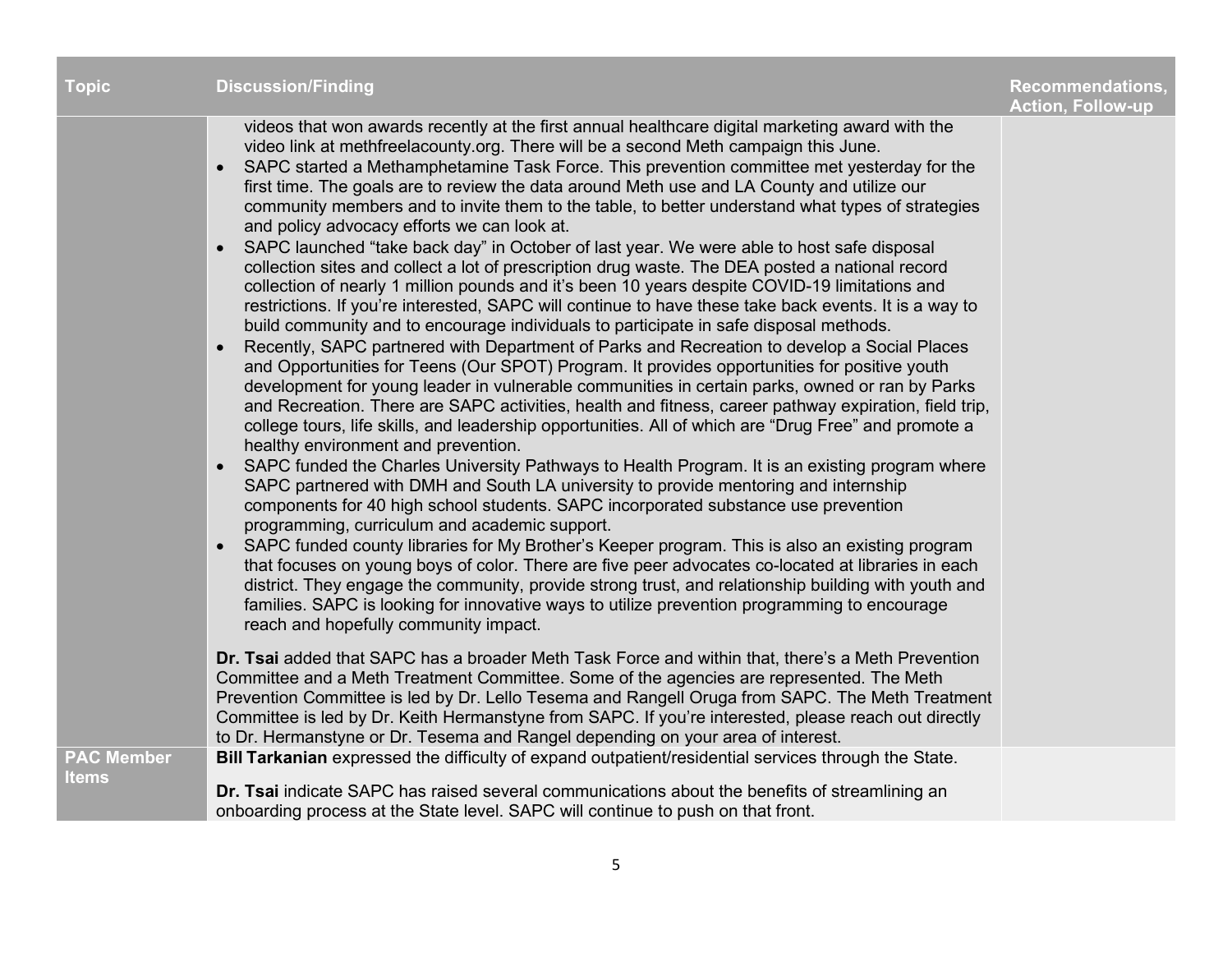| <b>Topic</b>                               | <b>Discussion/Finding</b>                                                                                                                                                                                                                                                                                                                                                                                                                                                                                                                                                                                                                                                                                                                                                                                                                                                                                                                                                                                                                                                                                                                                                                            | <b>Recommendations,</b><br><b>Action, Follow-up</b> |
|--------------------------------------------|------------------------------------------------------------------------------------------------------------------------------------------------------------------------------------------------------------------------------------------------------------------------------------------------------------------------------------------------------------------------------------------------------------------------------------------------------------------------------------------------------------------------------------------------------------------------------------------------------------------------------------------------------------------------------------------------------------------------------------------------------------------------------------------------------------------------------------------------------------------------------------------------------------------------------------------------------------------------------------------------------------------------------------------------------------------------------------------------------------------------------------------------------------------------------------------------------|-----------------------------------------------------|
| <b>Measure J</b>                           | Dr. Tsai suggested to Bill to talk about the ATI or Measure J work given that he and Mr. Tarkanian are<br>both on the advisory committee. Mr. Tarkanian is also co-chairing on of the subcommittee.                                                                                                                                                                                                                                                                                                                                                                                                                                                                                                                                                                                                                                                                                                                                                                                                                                                                                                                                                                                                  |                                                     |
|                                            | Mr. Tarkanian, I'm honored to be part of that. We've identified five subcommittees which includes the<br>Economic Opportunity and Sustainability, Diversion of Behavioral Health, Education Access and Youth<br>Development, Housing, and Reentry. Each of those are co-chairs, by one of the committee members<br>and then is will be open for participation from the community early as next week. Mr. Tarkanian is part<br>of the Housing subcommittee. He advised more SAPC network provider to participate in these<br>meeting.                                                                                                                                                                                                                                                                                                                                                                                                                                                                                                                                                                                                                                                                 |                                                     |
|                                            | Dr. Tsai requested Mr. Tarkanian to forward the information about the five subcommittees and how to<br>get involved to SAPC or Kathy, to share with the PAC members.                                                                                                                                                                                                                                                                                                                                                                                                                                                                                                                                                                                                                                                                                                                                                                                                                                                                                                                                                                                                                                 |                                                     |
|                                            | Dr. Tsai stated the broader effort is to try to prioritize care versus fail. Measure J is the voter approved<br>initiative that ensures that at least 10% of the county's general funds are used to support ATI related<br>initiatives. The work of these Measure J subcommittees to determine how Measure J funds would be<br>used. However, there's a lot of interest from the community and it would be beneficial for us as a<br>system to make sure that our step and choose network, both on the prevention and the treatment side<br>are well represented. Substance use is a huge piece of the criminal justice system. If we reimagine<br>that, we certainly want to have a voice in that.                                                                                                                                                                                                                                                                                                                                                                                                                                                                                                  |                                                     |
|                                            | Ms. Lima indicated SAPC will share information as far as when these meetings are taking place. First<br>meeting, for economic opportunity and sustainability, will begin on Monday, 8th.                                                                                                                                                                                                                                                                                                                                                                                                                                                                                                                                                                                                                                                                                                                                                                                                                                                                                                                                                                                                             |                                                     |
| <b>Homeless</b><br><b>Mortality Report</b> | Dr. Tsai talked about DPH's release of the homeless mortality report in late 2019 and then issued an<br>updated report last year. The following findings were shared:<br>The number one cause of death for people experiencing homelessness was drug overdose<br>$\bullet$<br>deaths. The particular concern were methamphetamine, fentanyl, and counterfeit pills. Part of this<br>is what led to the establishment of the Meth Task Force. SAPC is trying to expand access to<br>Naloxone, MAT, and Fentanyl test strip, particularly in our Syringe Exchange Programs.<br>There were several recommendations in that report, which includes expanding harm reduction<br>$\bullet$<br>services to bring more people under our tent of substance use services.<br>There was also a recommendation/vote of support for Senate Bill 57, which establishes a pilot<br>program of sage consumption site in three jurisdictions across California it's basically LA, San<br>Francisco, and Oakland. This will depend on that legislature in term of passing and if it passes,<br>then SAPC would be a part of that pilot. This goes along with expanding harm reduction services<br>of Naloxone program. |                                                     |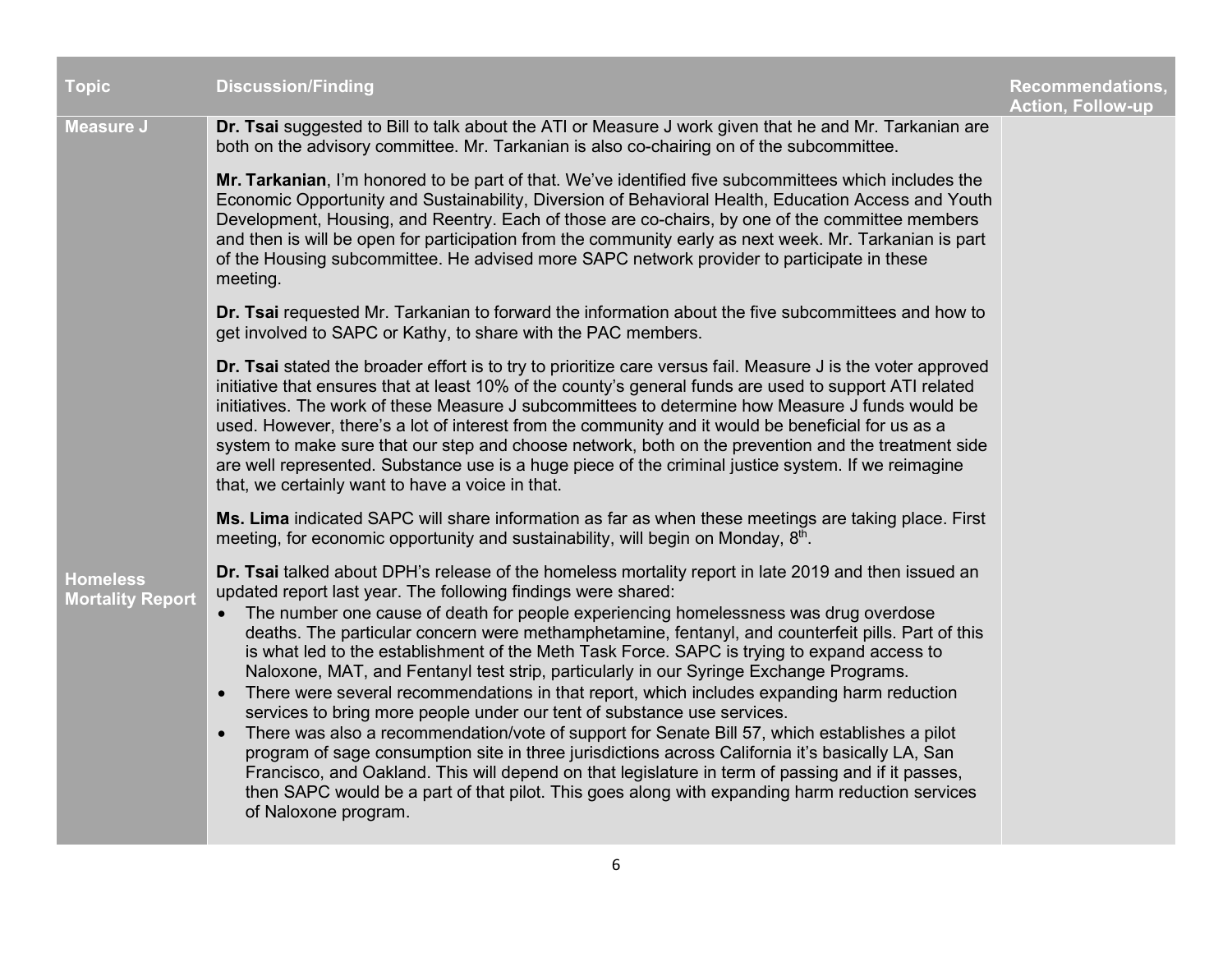| <b>Topic</b>   | <b>Discussion/Finding</b>                                                                                                                                                                                                                                                                                                                                                                                                                                                                                                                                                                                                                                                                                                                                                                                                                                                                                                                                                                                                                                                                                                                                                                                                                                                                                  | <b>Recommendations,</b><br><b>Action, Follow-up</b> |
|----------------|------------------------------------------------------------------------------------------------------------------------------------------------------------------------------------------------------------------------------------------------------------------------------------------------------------------------------------------------------------------------------------------------------------------------------------------------------------------------------------------------------------------------------------------------------------------------------------------------------------------------------------------------------------------------------------------------------------------------------------------------------------------------------------------------------------------------------------------------------------------------------------------------------------------------------------------------------------------------------------------------------------------------------------------------------------------------------------------------------------------------------------------------------------------------------------------------------------------------------------------------------------------------------------------------------------|-----------------------------------------------------|
|                | Another recommendation was around expanding services for recovery bridge housing, which will<br>$\bullet$<br>require some additional funding that SAPC is looking into and making it easier to expand services<br>related to drug medical certification and other items that involve the State.                                                                                                                                                                                                                                                                                                                                                                                                                                                                                                                                                                                                                                                                                                                                                                                                                                                                                                                                                                                                            |                                                     |
|                | Ms. Lima highlighted from the homeless mortality report regarding the people experiencing<br>homelessness were 36% more likely to die from a drug or alcohol overdose, in comparison to the<br>general population. Another notable aspect of the report, many of the overdose/deaths, involving<br>fentanyl tripled between 2018 and 2020. And the whole issue in reference to meth, and the greater<br>percentages of overdose. However, other elements that were also included pointed to targeted or<br>interventions of high risk people experiencing homelessness including really focusing in on the<br>provision of building services for the LatinX as well as the African American populations. Another<br>notable aspect was that some of these targeted interventions should also be focused on the older<br>population – with the report highlighting $55 +$ adults. Dr. Tsai stated that SAPC is working on a data<br>report that focuses on drug overdoses, not specific to the people experiencing homelessness<br>population, but just overall. SAPC is planning to release that in the coming weeks. This report will<br>highlight some of the concerns of overdose trends from several our providers that they're seeing,<br>particularly the impact of the pandemic on those overdoses. |                                                     |
|                | Deena Duncan indicated the overdoses on the east coast, anxiety is being found with fentanyl. She is<br>unsure if this happen in Los Angeles County, but it's more potent than fentanyl and it's causing 25% of<br>the overdoses right now.                                                                                                                                                                                                                                                                                                                                                                                                                                                                                                                                                                                                                                                                                                                                                                                                                                                                                                                                                                                                                                                                |                                                     |
|                | Dr. Tsai mentioned that CDC is tracking this at a national level and what we just talked about in terms<br>of meth fentanyl counterfeit pills, that's being seen nationwide. As Deena mentioned, new and<br>emerging synthetic drug are also coming up, including different forms of both fentanyl and<br>methamphetamine, as well as what they call designer death benzodiazepines. Essentially,<br>benzodiazepines, lorazepam, and different synthetic version of those, they're being found more as<br>well. This is the reason why I think we as a system, our approach is generally not to chase substances<br>because there's always going to be new substances. We try to address the root of these issue, which<br>all of you and your staff are doing right in term of trying to understand the clients that we serve and<br>eventually what contributed to their use.                                                                                                                                                                                                                                                                                                                                                                                                                            |                                                     |
|                | Kyle, the next meeting will be sometime in April.                                                                                                                                                                                                                                                                                                                                                                                                                                                                                                                                                                                                                                                                                                                                                                                                                                                                                                                                                                                                                                                                                                                                                                                                                                                          |                                                     |
| <b>Public</b>  | Dr. Tsai, if you have any agenda items, please send them to us.<br>No public comments                                                                                                                                                                                                                                                                                                                                                                                                                                                                                                                                                                                                                                                                                                                                                                                                                                                                                                                                                                                                                                                                                                                                                                                                                      |                                                     |
| <b>Comment</b> |                                                                                                                                                                                                                                                                                                                                                                                                                                                                                                                                                                                                                                                                                                                                                                                                                                                                                                                                                                                                                                                                                                                                                                                                                                                                                                            |                                                     |